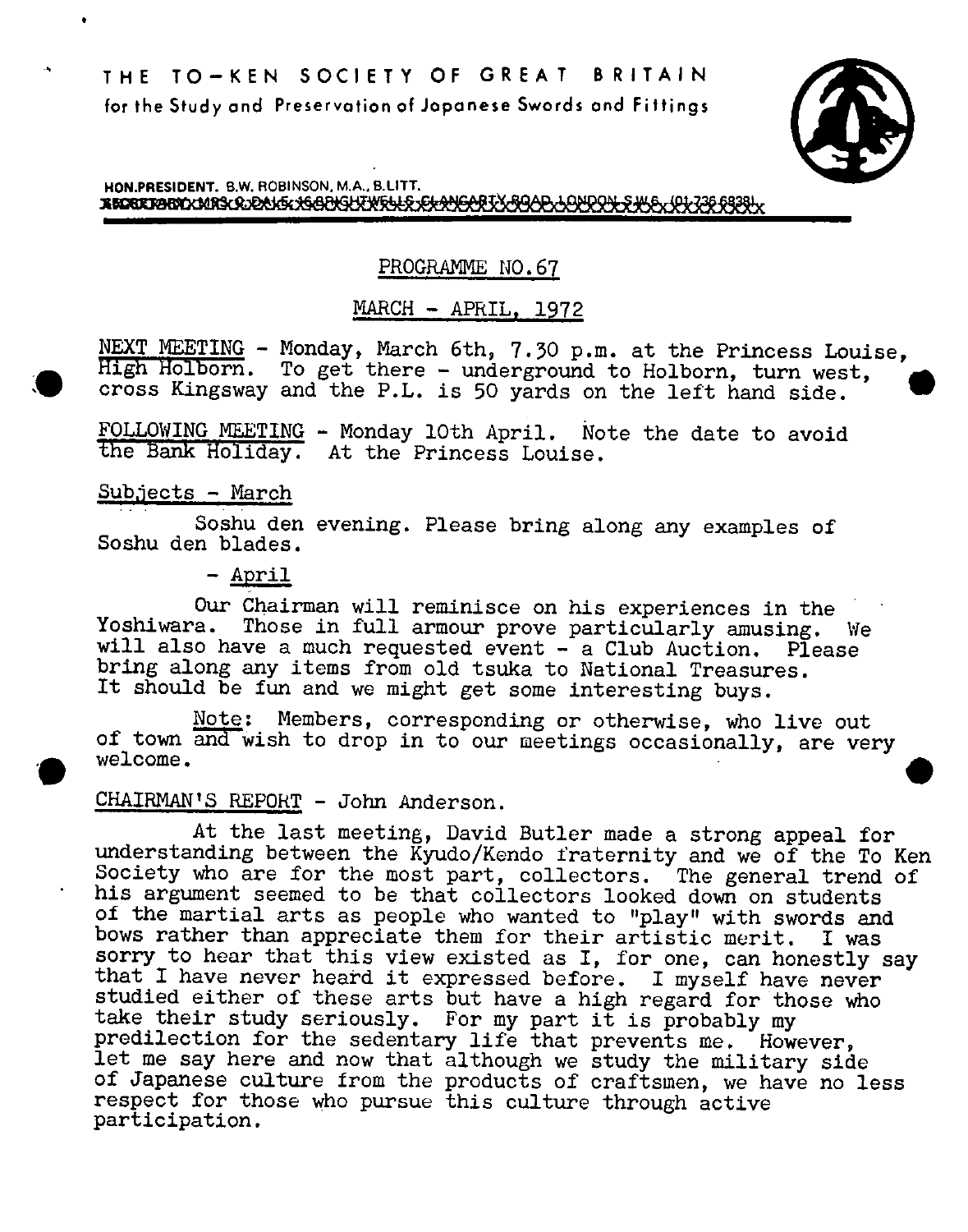The event which sparked off David's comments was the arrival in England of Onuma Sensei, a noted Kyudo master who gave a ceremonial exhibition of archery to mark the anniversary of the death a year ago of Anzawa Sensei Iodan, Kyudo Master who many of us had the honour of seeing shoot on his last visit to England. His death was a great loss to Kyudo and the ceremony was a fitting tribute to his memory. The Dai Ei Kyudo Renmai invited the The Dai Ei Kyudo Renmai invited the chairman and members of this Society to go to watch the exhibition, and those of us who managed to get time off on a Friday afternoon and braved the rain, were treated to a display of archery the like of which is rarely seen in England. A number of archers from France and other parts of the continent joined the Sensei in the shoot which was a delight to watch. The group met again in the evening at the Japanese Steak House for a meal.

Somewhat incidental to the foregoing, but in some ways because of it, the thought struck me that whatever else the Society does it gives one the opportunity of meeting people with similar interests who perhaps could never have crossed paths (or swords). I have just spent a week in the company of two French friends and To Ken members and their wives, swapping ideas, discussing collection and cracking bottles. I can only hope that other members have made similar friends and contacts and that the Society will continue to bring people of similar interests together for their mutual good.

### RECENT MEETINGS

**.**

January - John Anderson was in the chair. The subject of new members cropped up. Apparently two erstwhile members left to join the Arms and Armour Society. They apparently didn't like our meetings. Concern was expressed by members that this should happen. We do try to make people welcome, although in this case this was not the problem. How to get people presumably not too interested in Nippon-to to enjoy our meetings is a somewhat difficult proposition. Anyway, it is meat for the Committee to think on.

Dave Parker had received a letter from Mr.Sayama saying that a selection of useful goodies - sword bags, cleaning kits, Sage-O, etc. was on its way over. Also the date of the next N.B.T.H.K. Shinsa was fixed for mid-February, so those with swords at the polishers will be getting all excited. Dave had brought along a nice Magari Yari signed Kunisuke of Settsu. This man was working circa 1681 and was the third generation smith known as Kobayashi Rokunojo. Dave has acquired some very nice spears now. Apparently, polishers do not like working on such as Nagari Yari, since they frequently cut themselves - so apart from finding someone to do the job, the cost is fearful. At least us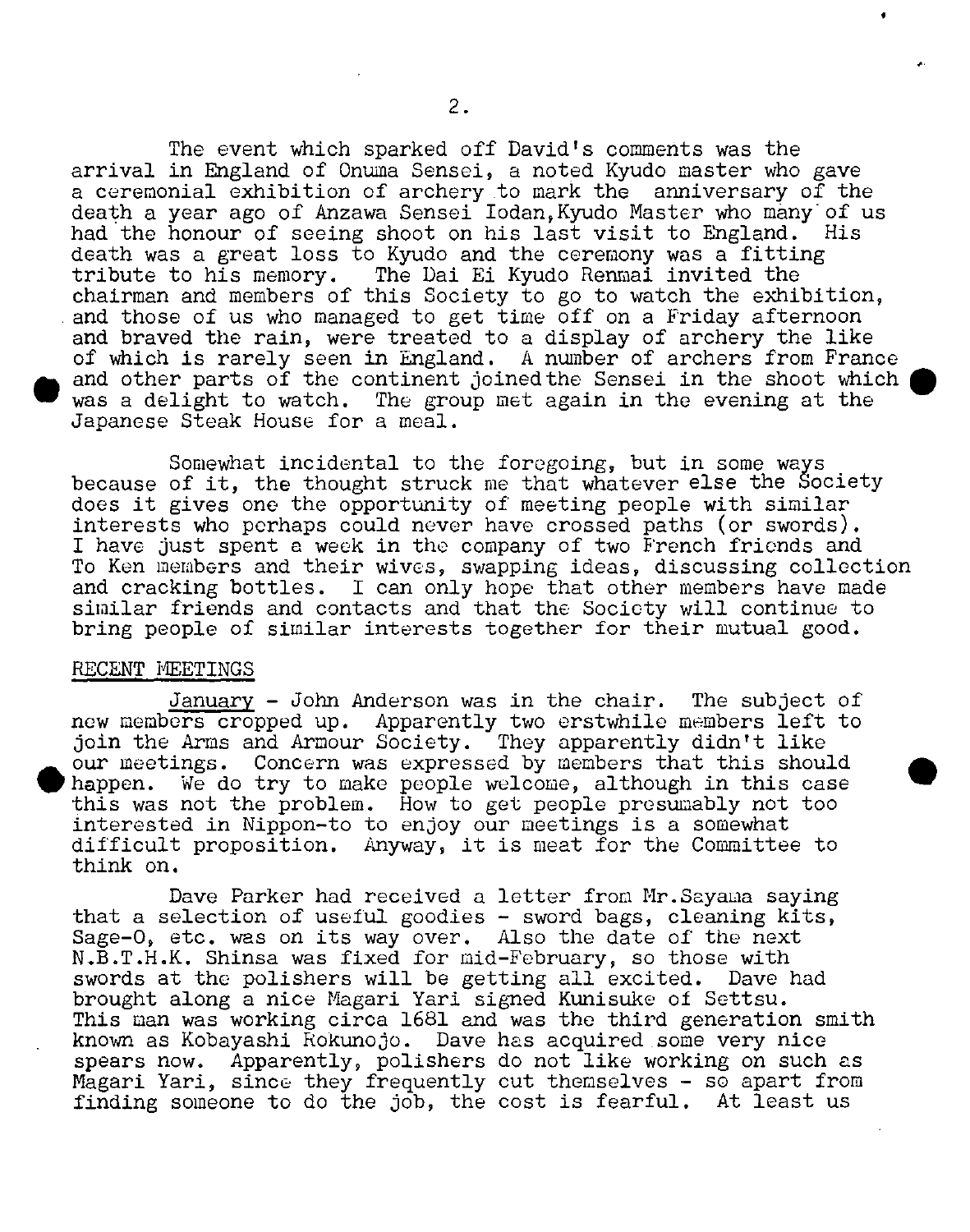sword buffs can get blades polished even if we crib about the quality.

 $\sqrt{2}$ 

Bill Baxter had brought along two good swords. What was interesting here was the fact that the blades were by Terushige, a wakizashi by the 1st or 2nd generation, and a katana by the 5th generation smith. Bill very selflessly pointed out that both blades had munegiri - tenrion cracks across the back edge of the blade. He thought it remarkable that the family technique was static in so much that the faults were passed from one generation to the next, and not eliminated. These Terushige smiths were members of the Shitahara school of Musashi which flourished in the Sengoku period. They were noted for their pole arms and worked in either Soshu or Minoden. The blades in this case were in Soshu den showing a wide heavy curve, itame. grain and Tanago-bara tangs. The hamon was midare with tobiyaki. The mounts of the wakizashi were of Kagesu and Takatsuna at the Uji River. The tsuba showed the apparently unlucky motif of a dragon portrayed in total on the viewing side. There, you do learn something new from time to time. The katana which was very well: and soberly mounted with some very nice knotwork on the tsuka, we all evoked particularly pleasant memories for Bill as he had it knocked down as a 'relic' at some country auction!

Andy Ford had brought along his Hideaki wakizashi remember Roy Clarke's tanto at the last meeting. This example was in very tight itame with Aya sugi with narrow sugu ha. This Aya sugi worries me. I can never dispel the idea that it looks like tempering. It certainly looks attractive either way, and in better light most probably is what Andy tells us.

Vic Harris brought along a sword which was a favourite of his and which he thought we would not have seen the like before. This stout blade had enormously pronounded running itame hada which changed to large itame at the edge and mune. Where this sword was different was that it was a Bokuto in Japanese White Oak and used in Kendo Kata. Quite remarkable!

Len Holtaway had a fine 15th century Mino blade in very fine katana: mounts with a leather covered scabbard and hilt cover. A piece of fur skin was tied around the hilt. The mon of the Oyama family was on the furniture. The blade has a stylised horimono and was signed Kanemune. Len says that there was a General Oyama who was in the Russo-Japanese War and Len firmly believes it to be his personal sword. Len also had a wakizashi blade which he had broken clean in half when trying to cut wood with it. The construction was very clear -  $5$  pieces of long strips welded together. Why it should have failed so completely raises very interesting questions as to how you tell a good fighting blade.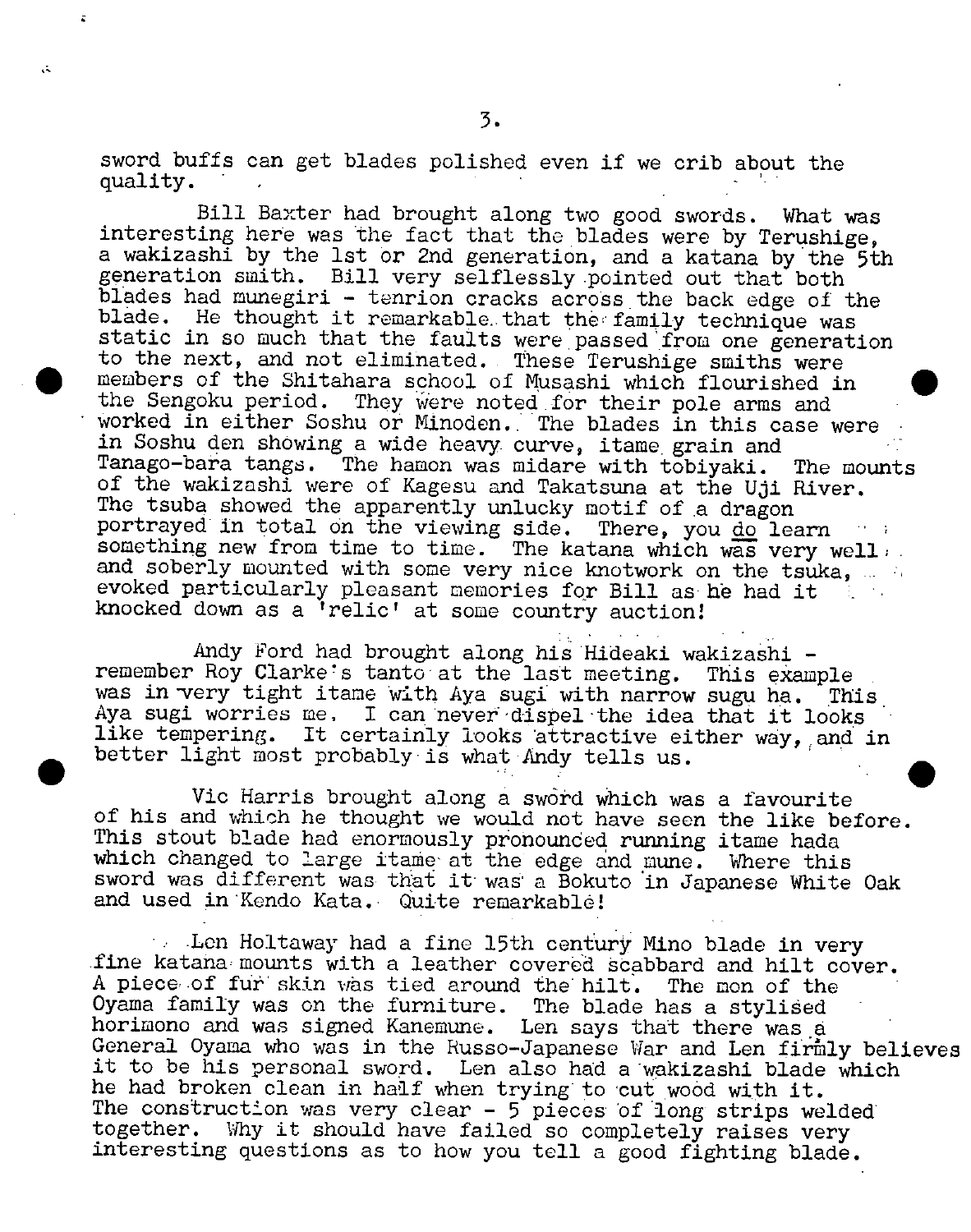Richard Clarke, one of our newer members had a fuchiof a dragon in clouds on a nanako background. He also had an interesting kozuka in iron, 17th century. There was the side of the Roshomon gate with an arm laying nearby in low relief. Obviously that of the demon Watanabe no Tsune. Rather nice.

Don Bayney.with great honesty, admitted that the Tadatsuna blade with a large groove, strong curve, and tobiyaki with choji midare, he had brought along was all wrong. This sword had a very attractive shingen type guard. Talking of guards, Alan Bale had a beautiful piece signed Tetsugendo, circa 1780. The style was similar to the Soten school, gold inlay everywhere of 7 figures in a landscape and on the reverse a different subject of two warriors and two travellers by a waterfall with lots of foliage and flowers. There was great admiration from members for the marvellous detail. work and fine expressions on the faceâ.

Tony 'Chapman had a curious sword with rope binding all along the saya and the tsuka. The blade got derisory comments; it did seem to be too short at the point. There was a beautiful helmet at the meeting, needless to say it was John Anderson's. Absolutely mint with a magnificent black lacquer finish. Wow!

#### February - Mock Shinsa.

Syd Divers took the chair in the absence of John Anderson. Amongst our guests were two Kendoka and two prospective members. Syd announced that some of Tomihikc's tsuba books had been sent to the Northern To Ken. Alan Bale had been offered one and the remaining five would be drawn for by lots during the course of the evening. Those interested were asked to write their names on one of the pieces of paper provided.

On February 18th, 19th and 20th there was to be a' demonstration of Kudo. There were 4 Sensai from Japan including a 9th Dan. David Butler later reminded those who attended the Kudo demonstration given by Anzawa Sensei, 10th Dan, that he had passed on and that this demonstration was a memorial shoot. The passed on and that this demonstration was a memorial shoot. 9th Dan priest who would lead this shoot, was the late Sensei's assistant at the last demonstration. The meeting was to be held at the Walford Sports Centre,. Bengarth Road, Northolt, Midd. at 3.0 p.m. Friday 18th February. The following two days would be normal Kudo practise for those interested.

Syd, and Sam Someya, have spent some time recently advising the B.B.C. on Samurai and sword lore. The programme will be coming out during 1973 so get your licence paid up!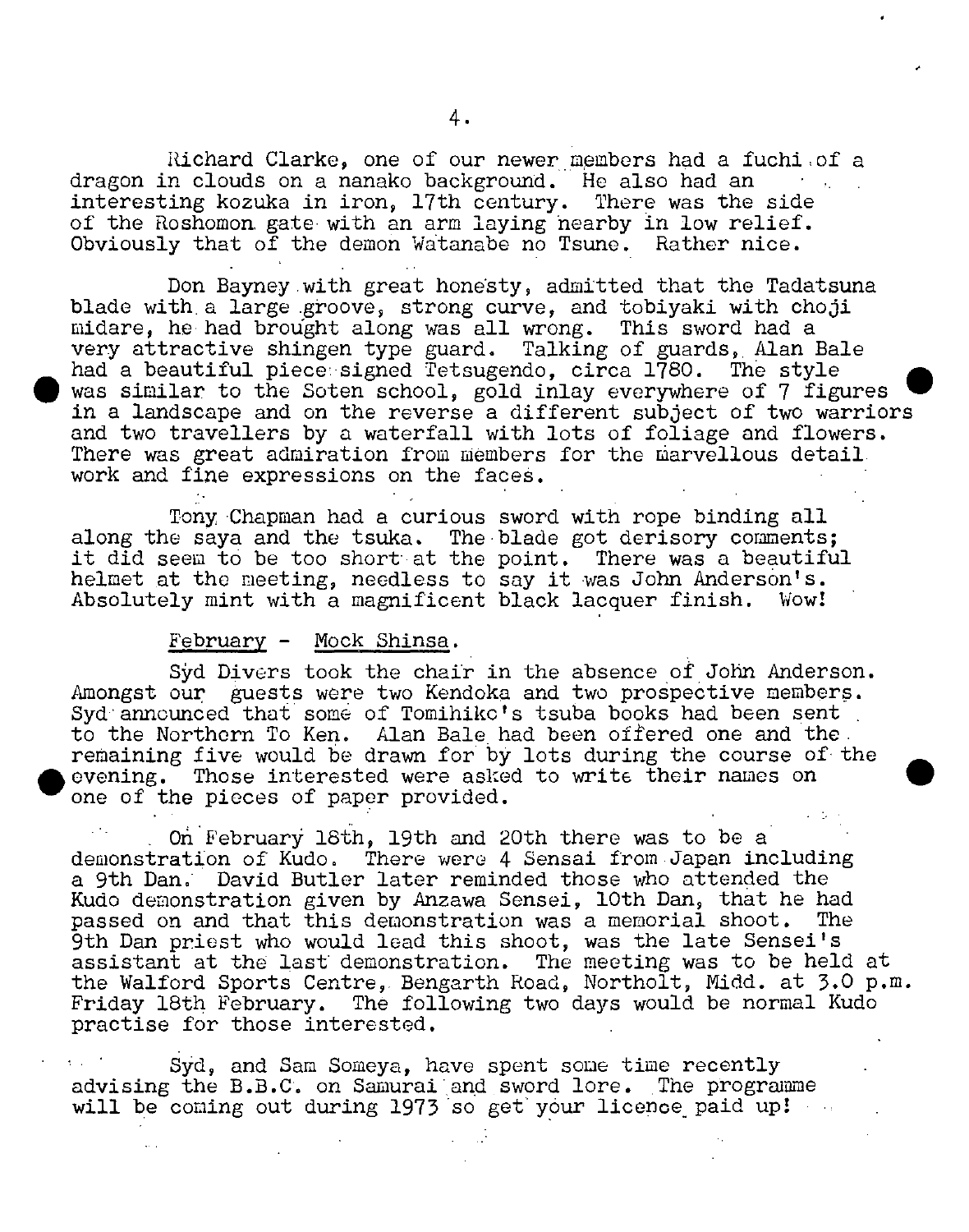Neil Davey from Sotheby's wanted to say, a few words on the criticism of Sotheby' s cataloguing which had arisen in our recent Sales report. He mentioned that swords were a very small part of the Overworked and understaffed Japañèse section of that institution. Mistakes were bound to occur but they were making a conscious effort to acquire expertise. A real problem, as most of us appreciate, is who they can use as authorities over here or Japan for that matter. Your Programme Secretary personally enjoys sales where there is a possibility of discovering a gem which<br>has been overlooked. When the day comes that swords are When the day comes that swords are catalogued exactly, some of the fun will have disappeared from the auctions.

The draw was announced for the books. The lucky winners were: Mr.Brannon, Don Bayney, Ted Newman, Takenori Kunihara and yes, unbelievably; yours truly Fred Stride.

**S**

 $\mathcal{F}(\mathcal{F})$ 

Brian Turner had brought along some good blades for our Shinsa and Don Bayney also offered the pick of some of his pieces. The blades had the signatures covered up where necessary and number tags affixed. Members were asked to give the period, school and/or maker. When scored later, points would be awarded ind, of maner. When Scored Hacer, points would be awarded 1 point for maker and  $\frac{1}{2}$  point for the school. If you guess the maker, you do not get points for the school.

Sword 1 was a good Bizen Muromachi blade, signed Bishu Osafune Harumitsu Saku and dated 1484. Sword 2 was a Tensho period pièce again Bizen. Bizen Osafune Sukesada circa 1570-1580. Sword 3 was<br>the trick blade. Typical Soshu Den but Shin Shinto. This blade was made in 1830-50 and signed Naotane and made in the style of Sadamune. Sword 4 was Echizen Shimosaka and dated 1650. The<br>full signature read Kazusa no kami Fujiwara Munemichi. Sword 5 full signature read Kazusa no kami Fujiwara Munemichi. was an O-suriage Mino-Seki-den dating approx.1660. Sword 6 was a. real mouth-waterer. A late Heian or Early Kamakura Yamashiro den possibly of the Kyoto Sanjo school. Tragically, the paint had been badly broken a short while before it reached Brian. When the time came for totting up the points, no one had a full score of 12 points. In fact, our highest scorer was redoubtable. Mole Benn with 5 points. Without cheating too, he observed, even if he had to argue a bit though! Don Bayney came out with  $4\frac{1}{2}$  and Tony Chapman with 4,

David Butler who apparently was heavily involved **in**  organising the forthcoming Kudo contest, gave us a run down on Kudo and the interest that the martial arts should have for us, who collect swords and follow the ways of the Samurai.

 $1 - 1 - 1 = 1$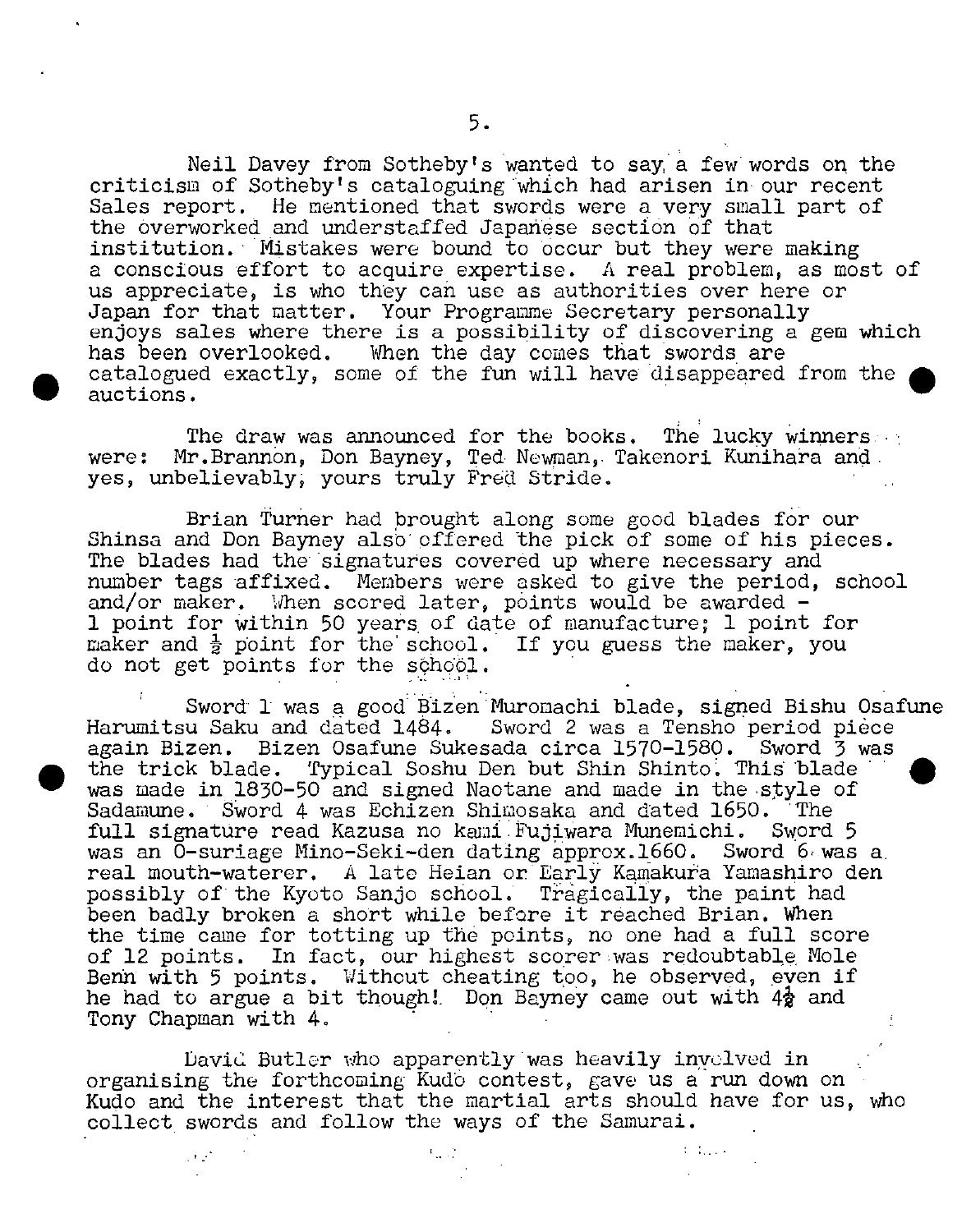Amongst swords present, Neil Davey had a very fine wakizashi with a red ribbed lacquer saya. There were very rich mounts of shakudo with very refined and restrained peonies in Boars eye surrounds. The hilt binding was orange, very eye-catching. The tsuba was covered in small formal Wisteria(?) blossom design. The blade was a tanto which, although fine seemed too small for the proportions of the mounts. Neil also had a newly polished blade in a shirasaya, again rather nice but it did not cause me any covetous desires. I think Neil was quite worried by our lax, and at times, potentially destructive mishandling of his swords. In Japan, we would be regarded as savages for it. Make certain our friends are not affronted in future, please!

Fred Stride, who seemed to have a wonderful evening on swopping, was showing the chiisa katana he had recently acquired. This had a home bound hilt of which he was very proud at its near professional standard, although he became very secretive as to the finer points of acquiring the hard feel to the finished tsuka binding. Lastly, Mr. Pitts, a visitor, walked through the door with a real eye-stopper, the like of which we just dream about finding. Whether such richness is good taste or no, is another matter. This wakizashi was sumptuously silver mounted with a This wakizashi was sumptuously silver mounted with a gorgeous cuori type silver kojiri extending three-quarters along the scabbard. The lacquer was vivid aogai and the rest of the mounts were in lavish silver.. The blade was mint and ascribed to the 8th generation Tadayoshi, but this seemed contentious.. What such a piece would fetch at auction would make the mind boggle!. Prayer: "Maybe my turn to find one will soon come along"!

### NEWS FROM THE NORTH

January Meeting - The January meeting of the Branch was held on Tuesday, 18th January 1972 at The Seven Oaks Hotel, Manchester. Nineteen members attended. Ian Bottomley took the Chair and began by announcing that he had acquired three copies of Onami's book on tsuba. It was agreed to let Messrs. Hymas and Kilner have a copy each, and to retain the third as a Society copy. Ian, then distributed, the goods received from Japan.

The main event of the evening was a talk by. Stephen Turnbull on "The Japanese Warrior Monks". After describing their rise to power, and their eventual destruction by Nobunaga, Stephen illustrated the talk with slides of the main temples that used. mercenaries, and tape recordings of Buddhist chants at the Enryakuji. At the end, Ian Bottomley commented on the ease with which the monks combined their two professions.

Stephen Turnbull, thanked members who had brought along. objects with monastic connections, including, a wicked looking. náginata, and mentioned his debt to Laurie Allen, whose very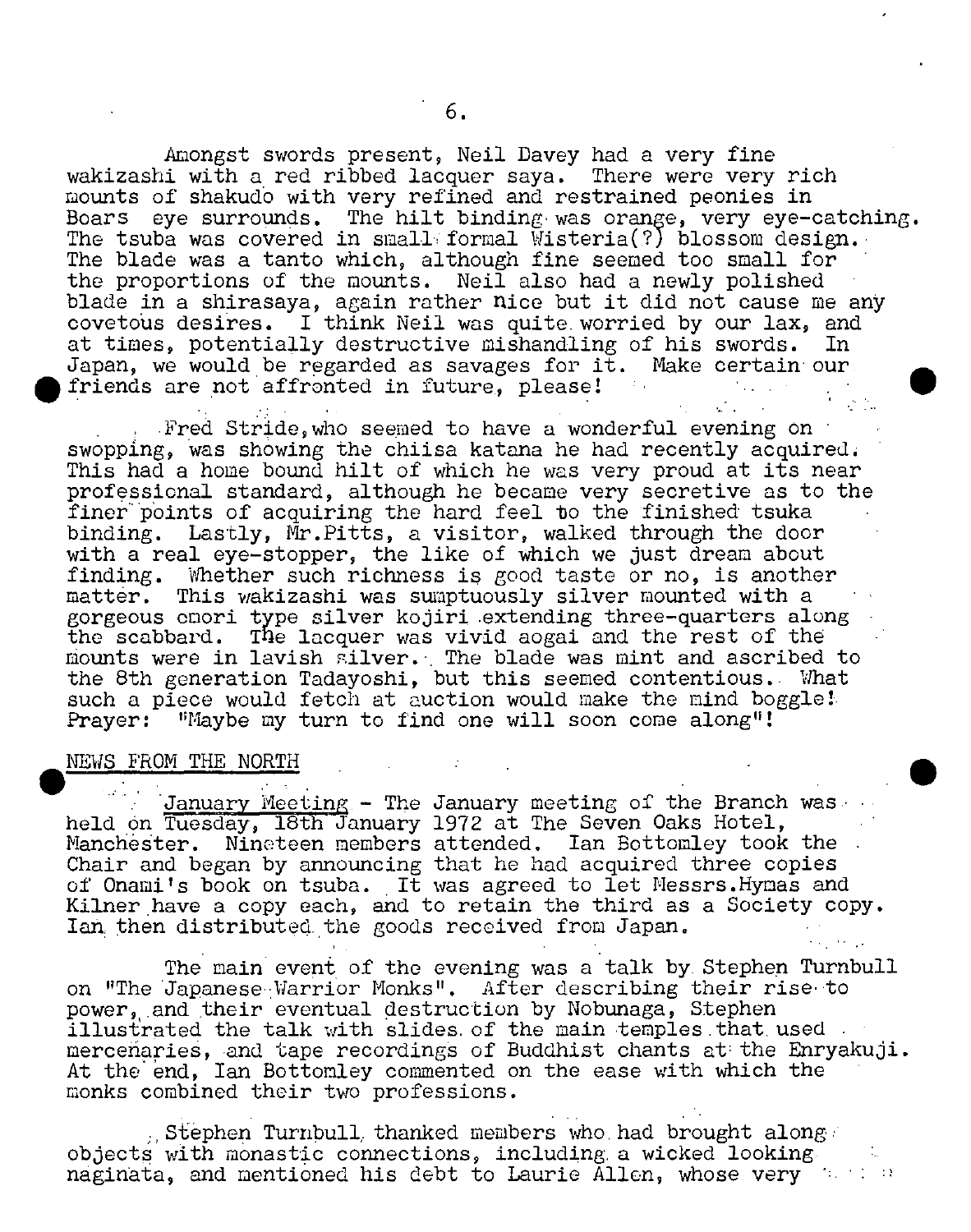useful suggestions had led to many last minute additions to his talk.

Next Meeting - Tuesday March 21st at 8.0 p.m. "Polearms" by Ian Bottomley. Usual meeting place.

#### Ing.CALIARI G.B.. **Alta Contractor**

The, news of the death of one of our Italian members has reached us. Dr.Caliari was an enthusiastic collector who even learnt to polish swords during a long stay in Japan. He was a Director of Pirelli-Lastex. The To Ken Society would wish to express sympathy to his wife, Signora Dorretti Caliari at her loss.

# TREASURER'S REPORT

 $\mathcal{L}_{\text{max}}$  ,  $\mathcal{L}_{\text{max}}$ 

Bill Baxter has submitted his annual report, the balance sheet is reproduced at the end of the Programme.

Increased membership has raised Society income by  $£55$  but this has been nullified by postal costs which have more than doubled (an additional £34) together with the extra expense incurred by changing our meeting place from the cramped Mason's Arms to the more spacious Princess Louise.

Although Programme printing costs have risen by  $12\%$  this is to some extent the result of their expanded content, it having been decided in Committee that they formed a more convenient method of presentation than the occasioml issue of a Journal which was always a doubtful starter. In this connection it is good to report that proceeds from Journal No.4 have now very nearly covered the cost of production.

We were most fortunate to receive the generous donation. from Mr. Terumine as this completely offset our Shinsa expenses which might otherwise have been something of an embarrassment.

Finally, it is pleasant to advise that the Society' ends the year's activities showing a'net credit of £9 receipts over expenditure which, although being as it should be, in a non-profit' making concern, is at the same time rather exceptional in this present period of inflation and escalating costs.

#### Mr.SAYAMA

**I**

The Club would like to thank Mr. Sayama for all his efforts and help on our behalf. Without his continued interest, we would be the poorer for many objects and items of news. His organising of the polishing and submitting blades for shinsa requires efforts which few dealers are willing to give. Many thanks.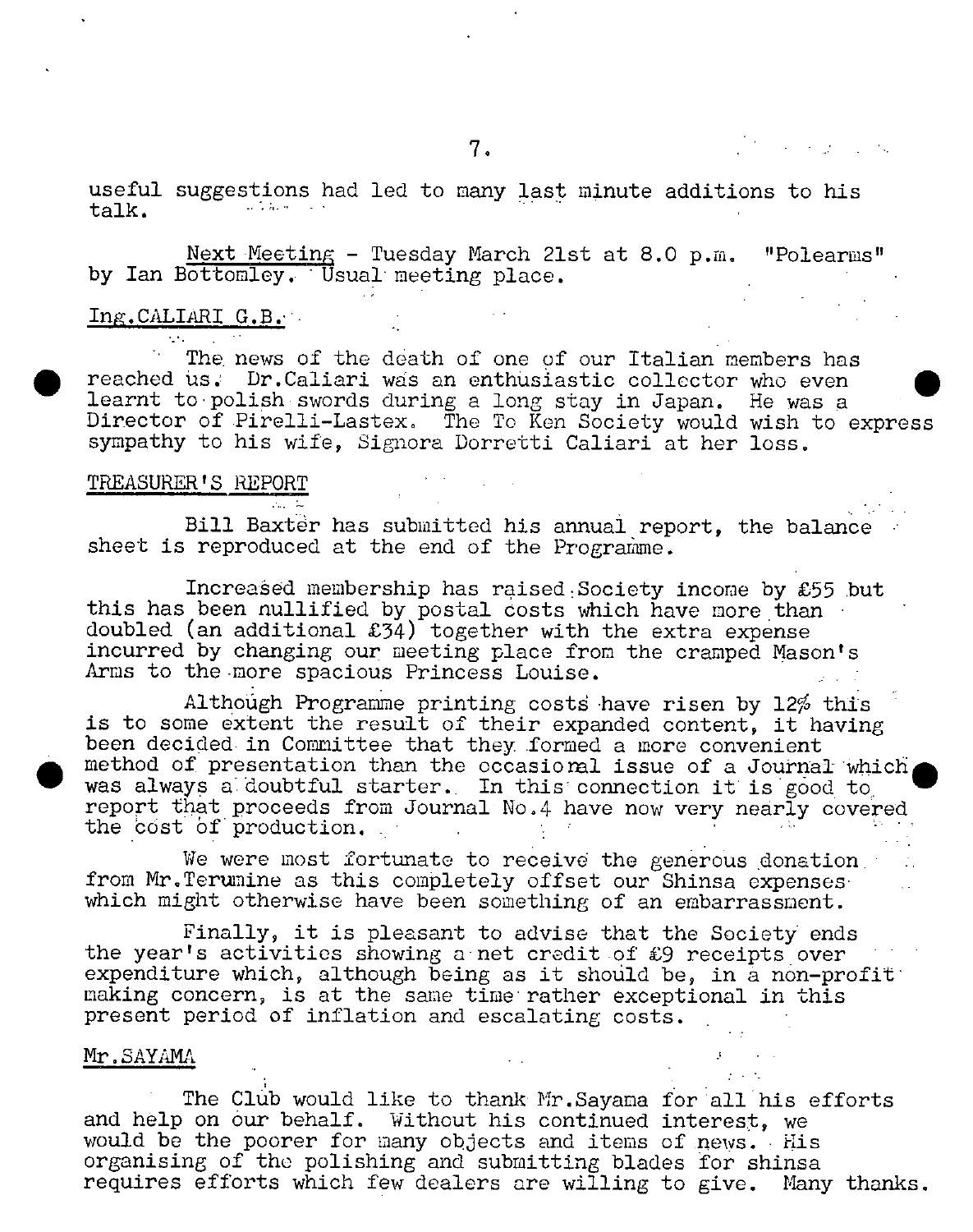### B.B.C. TELEVISION

.

.

## Forthcoming B.B.C. Television Film on Japanese Swords -S.V.Divers

A series of 13 films is being uade by the B.B.C.Television Unit. This is similar to the Sir Kenneth Clark series on art. It will be titled "The Ascent of Man" and the commentary is by Dr.Jan Bronowski. Part of the filming has taken place in other countries. No.4 in this series is concerned with the Japanese Sword and has been shot in Japan. This shows the making of the blade, warriors in armour on horseback and so on. The part they were unable to shoot in Japan was the testing of the blade (tamishigire) and this we shot at the B.B.C. Ealing Film Studies last month.

After two week-ends in my garden of trials using specially made bundles of damp straw (cutting resistance equals body resistance) we were satisfied in telling the B.B.C. that we were ready to go ahead.

One of our To Ken members, Sam Soineya (Iai and Kendo expert) did the testing and the day's filming went perfectly. A total of 16 bales were cut that day.

Mr.Michael Jackson the Producer of "The Ascent of Man" who came as my guest to one of our To Ken meetings, has since written to say that the film has come out extremely well.

To me, one of the most impressive cuts made by Someya san was Nuikido (the cut made on the draw). This is always difficult as the sword is drawn with one hand only cutting through the bale as it is drawn, instea<u>d</u> o<u>f</u> the easier cut using two hands with the sword at the starting  $\overline{0}$ -Jodan position. This cut on the draw is used to take the opponent from his right hip up to his left shoulder instead of the easier cut of his left shoulder down to his right hip.

The whole series of the "Ascent of Nan" will be shown on B.B.C. in 1973 and I understand it will also be shown in many countries including the U.S.A. and Japan.

I have arranged with Michael Jackson that a preview of the film (No.4) will be shown to To Ken members when it is complete this May, June or July. As the film cannot come out of the studio until it is officially televised the B.B.C. have kindly invited us to their Shepherd's Bush Studio Cinema to see it when it is ready.

I am endeavouring to get the B.B.C. to give amongst the captions on this film "Technical Advice: To Ken Society of Great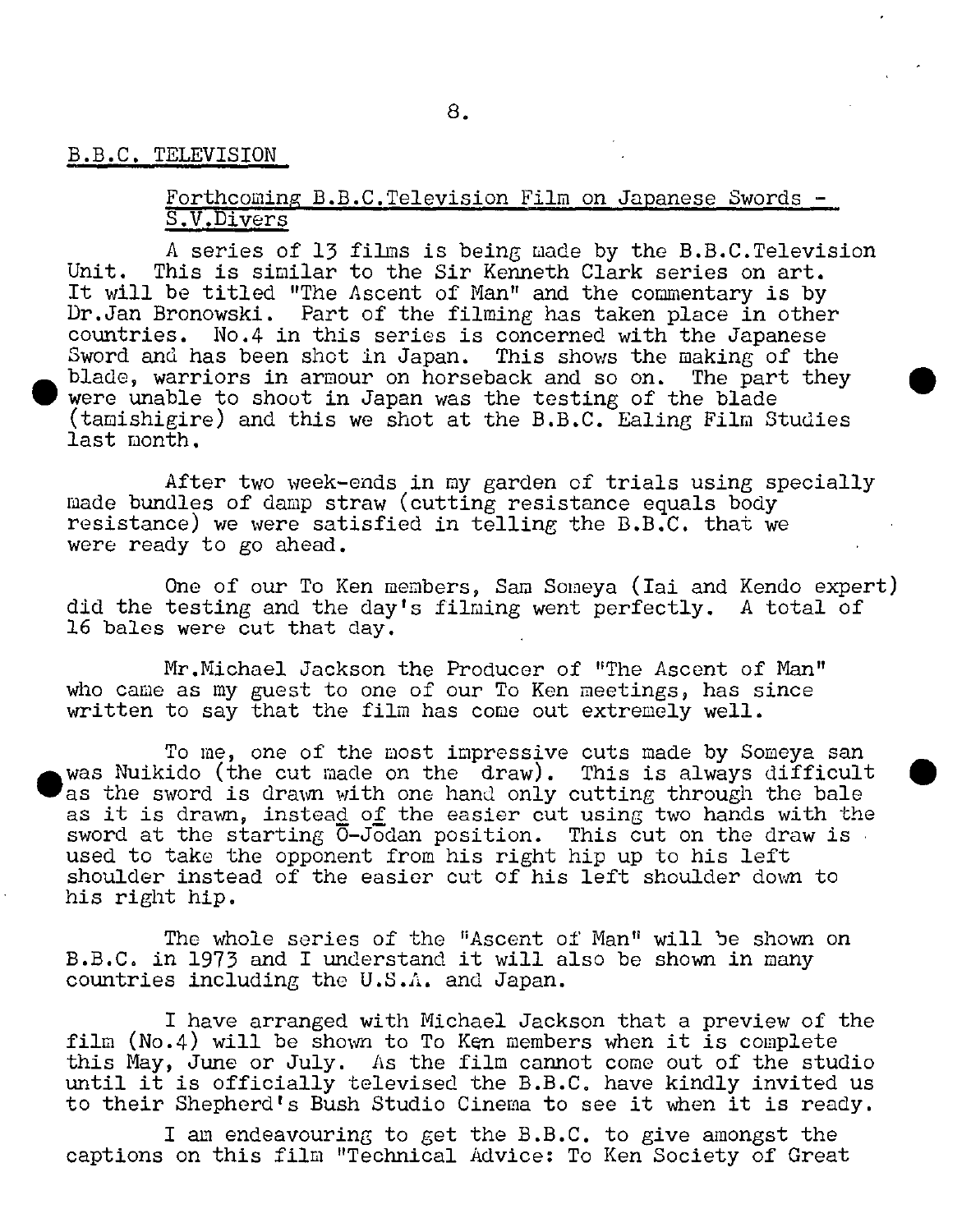Britain", but whether this is possible or not we do not yet know.

I will keep members informed of dates and times.

### LETTER FROM GENE MATHERS

Members will remember Andy Ford's differentially corroded blade. Gene has risen to the occasion:

"I qualify, I think, as a metallurgical member of the Society and I can advance what I consider to be reasonable explanations for the rusting of the ji-hada mentioned by Bon Dale when talking about Andy Ford's sword. Without more information it is difficult to advance irrefutable theories but Iere goes - (perhaps Andy Ford would like to hacksaw a section out of the sword and post it to me so I have a, better chance of solving the problem!)

I think there will be three possible explanations: a) a difference in chemical composition between ji-hada and yakiba. b) a galvanic cell being formed'between the yakiba and the ji-hada. c) the ji-hada being more easily corroded because of it being a duplex structure.

Of these three possibilities the latter is the most likely but perhaps some explanation is required. The yakiba consists of a phase, a crystallographic structure, known as martensite, which is single phase and extremely hard. The ji-hada, on the other hand, is duplex and consists of two phases, known as ferrite and pearlite. Pearlite itself is duplex and consists of alternate plates of ferrite and cementite. Ferrite is soft and a crystallographic phase whereas cementite is extremely hard and is a compound of iron and carbon.

 $\text{Low}$  to baffle you with facts about corrosion. Steels are subject to galvanic corrosion  $-$  a phenomenon which depends upon different "electrode potentials" i.e. the ease with which electrons are moved from metal to metal, the lower the electrode potential the more 'noble' or less easily corroded. If two dissimilar metals are joined together then electrons from the more noble metal fl0W to the less noble and hence the rate of corrosion is accelerated in this less noble metal. Most corrosion is hence caused by the setting up of these galvanic cells and the accompanying electrical currents, but two dissimilar electrodes are required which may be provided by differences in composition. These differences in composition are ideally provided by the duplex structure of ferrite and pearlite mentioned earlier, but the single phase structure of the yakiba is less favourable for corrosion. Hence the ji hada will rust at a rate appreciably iaster than. the yakiba. Presumably such differences will also exist in the hamon, where there will be a different corrosion rate. These different corrosion rates will result in different rusted appearances in the yakiba, hamon and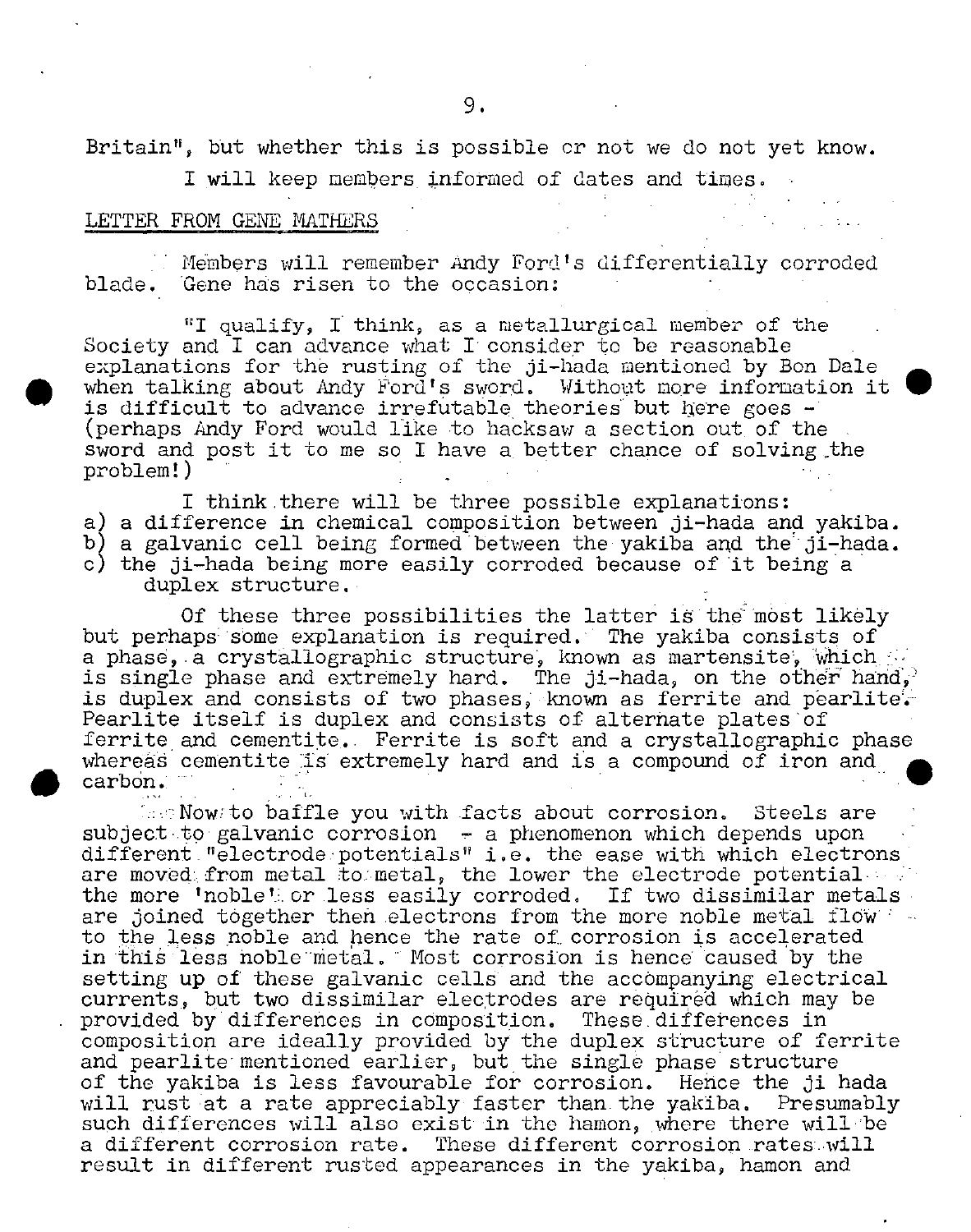ji hada,

I 'hope you can follow my reasoning but it is somewhat difficult to explain simply what is a complex metallurgical/ chemical process, particularly when the explanation has to be couched in terms which can be imderstood by the layman. If you wish, perhaps it would be a good idea for me to drop you a lengthy letter, explaining the metallurgical aspects of Japanese swords with some notes on simple metallurgy? I feel that some amplification of terms like duplex and single phase structures, martensite, ferrite and pearlite, etc. would help in our studies. of the art of the swordsmith. A good introductory text, if you wish to pursue metallurgy and corrosion further is a book by L.H.Vàn flack, called "Elements of Materials Science" published by Addison Wealey Pub.Co. This is a reasonably inexpensiye book and gives a good introduction to metallurgy in easily understandable terms. I hope this rather long-winded letter has been of some help."

 $\bullet$ 

 $\bullet$ 

Your smug Programme Secretary has a copy of Vlack - very interesting too!

# LETTER FROM HAN BING SIONG

In No.65 of the Programme you wrote about the visit of Mr. Ogawa Morihiro who wished to see the best of the English sword collections. In case it has not yet been brought to your notice, in the current issue of the Journal of Swords of the NBTHK there is a report by Mr.Ogawa of his findings.

It is very remarkable that in his description of the Lloyd<br>Collection in the British Museum there is no mentioning at all of<br>koto! In as much as I haven't misread the text, Mr.Ogawa writes Coliedtion in the British Museum there is no mentioning at all of koto! In as much as I haven't misread the text, Mr.Ogawa writes that the collection consists of second and third rate shinto and shin-shinto, immediately adding to this that the Norinaga appears to be the best.. Of all the swords in the Lloyd Collection he apparently considers only one worthwhile to publish an oshigata of the signed tang with full details of the blade. It is the katana signed: Nanki ni oite Monju Shigekuni kore wo tsukuru.

> Length: 70,5 cm,. shinogi tsukuri, ihori mune, high shinogi, shallow sori, chu kisaki. Itame-mokume hada, ji nie. Hamon sugu ha, shallow notaro, ko ashi, .ko nie,

clear nioi guchi.

Boshi sugu ha, ko maru kaeri, a little hakikake. Nakago: ubu with one mekugi ana....

A description with an oshigata of the tang and a drawing of the hamon is also given of the katana in the Tower of London that has a gold inlay attribution to Masamitsu.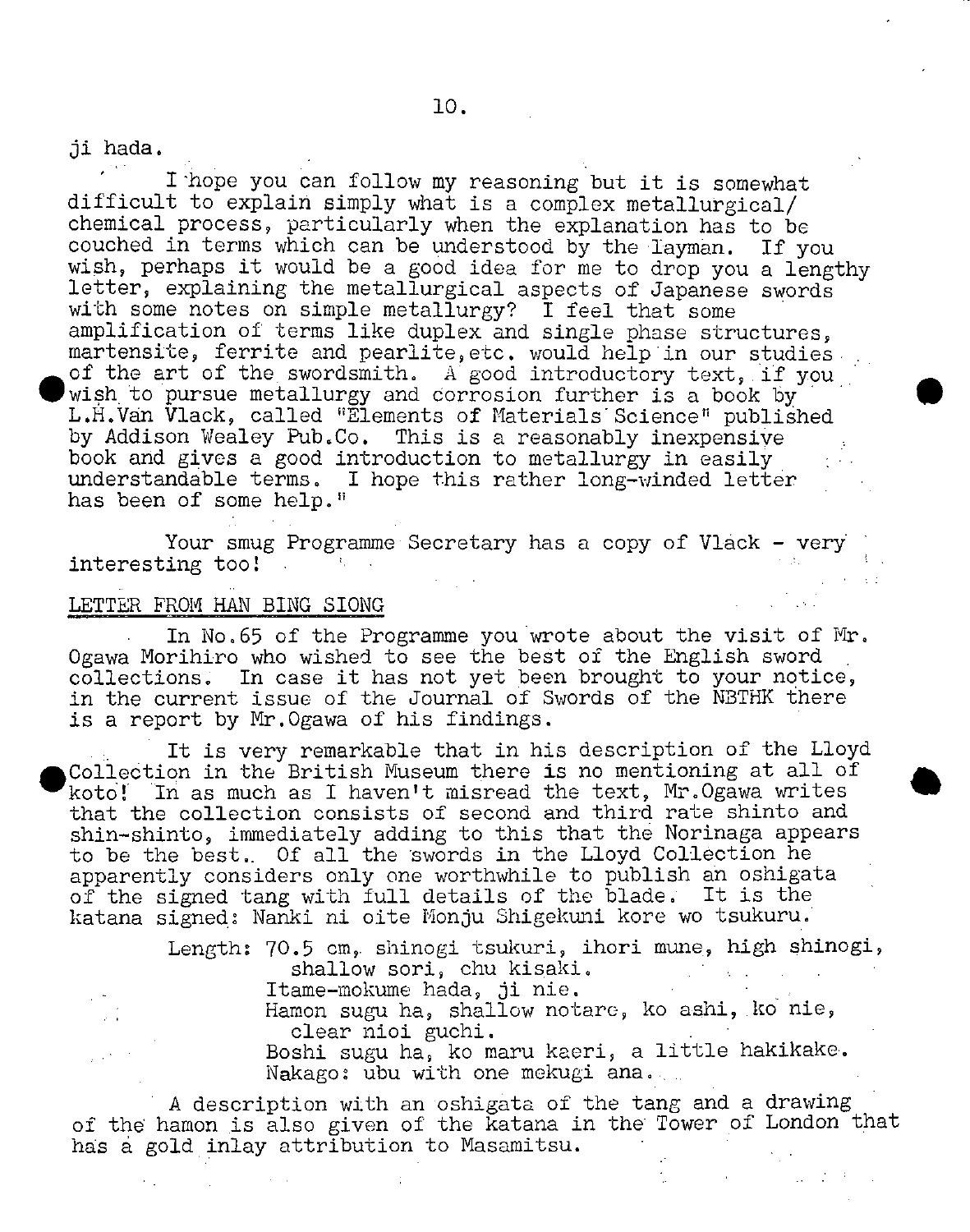- Length: 69.2 cm. shinogi tsukuri, ihori mune, wide mihaba, thick kasane, chu kisaki.
	- Itame-mokume hada, ji nie, faint midare utsuri. Hamon ko notare gunome, ko ashi, nie, sunagashi. Boshi notare komi.

Bohi kaki nagasu on both sides.

O-suriage nakago with one mekugi ana.

Regarding the swords in the Victoria and Albert Museum, full details are only published of a tachi signed Bishu Osafune Morimitsu and a tachi signed Bitchu no kuni ju lye tsugu saku, dated (Gen)toku period. Only of the first mentioned sword an • oshigata and a drawing of the hamon are also given. That blade, Mr.Ogawa considers to be of splendid workmanship.

Morimitsu:

Length: 75.1 cm, shinogi tsukuri, ihori mune, suriage with deep sori, chu kisaki.

Itame-mokume hada, midare utsuri.

Hamon of nioi, gunome choji, togari ha, ashi,yo, clear nioi guchi.

Boshi, on omote: shallow notare, on ura: midare, togari kaeri.

 $\mathcal{O}(\mathcal{O}_{\mathbb{P}^1})$  , and  $\mathcal{O}(\mathcal{O}_{\mathbb{P}^1})$  , and  $\mathcal{O}(\mathcal{O}_{\mathbb{P}^1})$ 

bohi no tsure hi maru dome on both sides.

Nakago suriage with 3 mekugi ana.

Iyetsugu.

Length: 64.5 cm, shinogi tsukuri, ihori mune, deep koshi son, chu kisaki.

Itame-mokume hada, chirimen hada (?)

Hamon sugu ko midare gunome choji, nie, nioi guchi, Boshi midare komi ko màru kaeri.

Nakago: ubu with.4 mekugi ana.

Without commenting on or giving any details of the sword with kinzogan mei Masamune in the Victoria and Albert Museum, Mr.Ogawa tells that soon photographs will be sent to him of the gold inlay attribution on it.

Mr.Ogawa has also been in the National Museum in Copenhagen where he has seen an excellent Taema sword, The remainder of the 60 swords are third rate shinto and shin-shinto.

As in one of the meetings the question has been raised whether any of our fellow members has a Juyo Token, may I lastly refer to the July issue of the Journal of Swords. According to the list of swords that have passed the Juyo examination this year, two swords of fellow member Mr.R.M.Lewart have become Juyo Token. One is a mumei katana attributed to Hoso, the other is a nagamaki naoshi katana signed Bishu no ju Suyetsugu, dated Eiwa 4. In 1970, a mumei nagamaki naoshi katana by Motoshige of fellow member Mr.Sayama and a katana signed Bizen no kuni Osafune Yosasaemon no jo Sukesada of fellow member, Mr.R.B. Caldwell were also rated Juyo.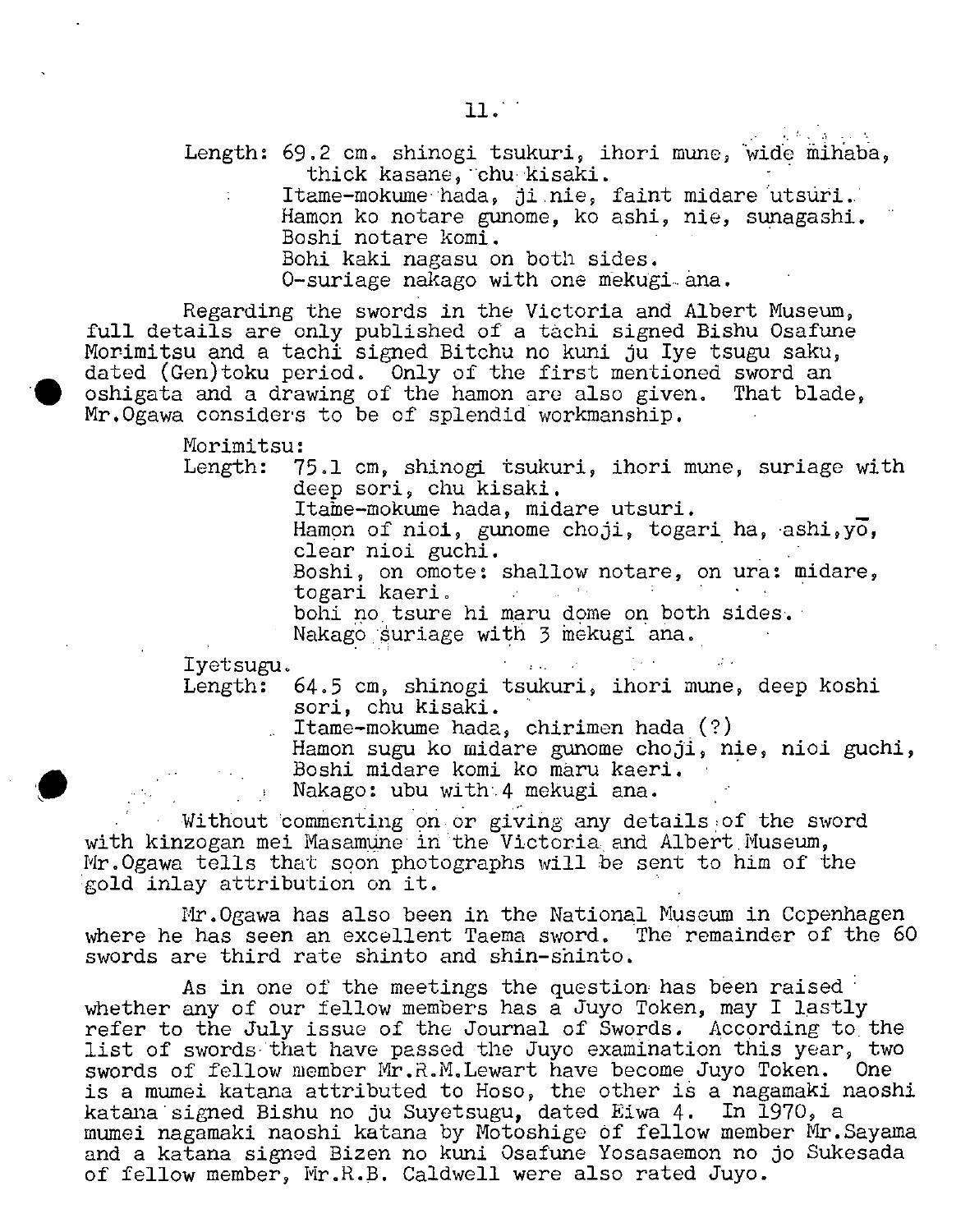# CHRISTMAS QUIZ

Here are the answers to our Armour Quiz. The Sword Quiz answers haven't arrived yet. Next Programme with luck! You members didn't seem too pleased with this quiz judging by the lack of response. Ideas please!

### Quiz Answers-Armour

- 1. Kabuto Mempo Do Kote Sode Haidate Suneate.
- 2. To tie the cords from the rear of  $\overline{0}$ -sode to prevent them moving forward.
- 3. Sashimono
- 4. Michin, Saotome, Haruta, Iwai, Hinemo.
- 5. **7**-Yoroi, Do-Maru, Tachi Do, Haramaki, Nuinobe, Okegawa, Yukinoshita Sendai, Niwa Do Hatomune.
- 6. Momokama period
- 7. Front (Mayedate);side (Wakidate);Back (Ushirodate);Top (Kashiradate).
- 8. C1650. Micchin Kunimichi
- 9. Koshozan (high victory mountain). Koseizan (rear power mountain). Daiyenzan (great round mountain). Tenkokuzan (heavenly rally mountain).
- 10. Tehen Kanamono Hachimanza,

### A RECENT COURT CASE

Deneys Bower got: into the headlines during a court case to get possession of swords alleged to have been stolen from him. What seems remarkable was that one of those being sued had swords which were involved in two robberies from Mr. Bower. It is claimed that both were bought from the Bermondsey Market, Mr.Bower did not accept this story. What the outcome was I do not know, but will try to get a resume for the next programme.

### THE. JAPANESE WARRIOR MONKS

An outline history by Stephen Turnbull read before a meeting of the Northern Branch on January 18th 1972.

(Editors Note: I received an excellent discourse on the Yamaboshi with very fine photographs submitted by Laurie Allen of Australia, early last year, for inclusion in our Journal. This is with the Journal Editor, but will doubtless now be published at a later date in this Programme. Apologies to you Laurie for the delay.

 $\frac{1}{2}$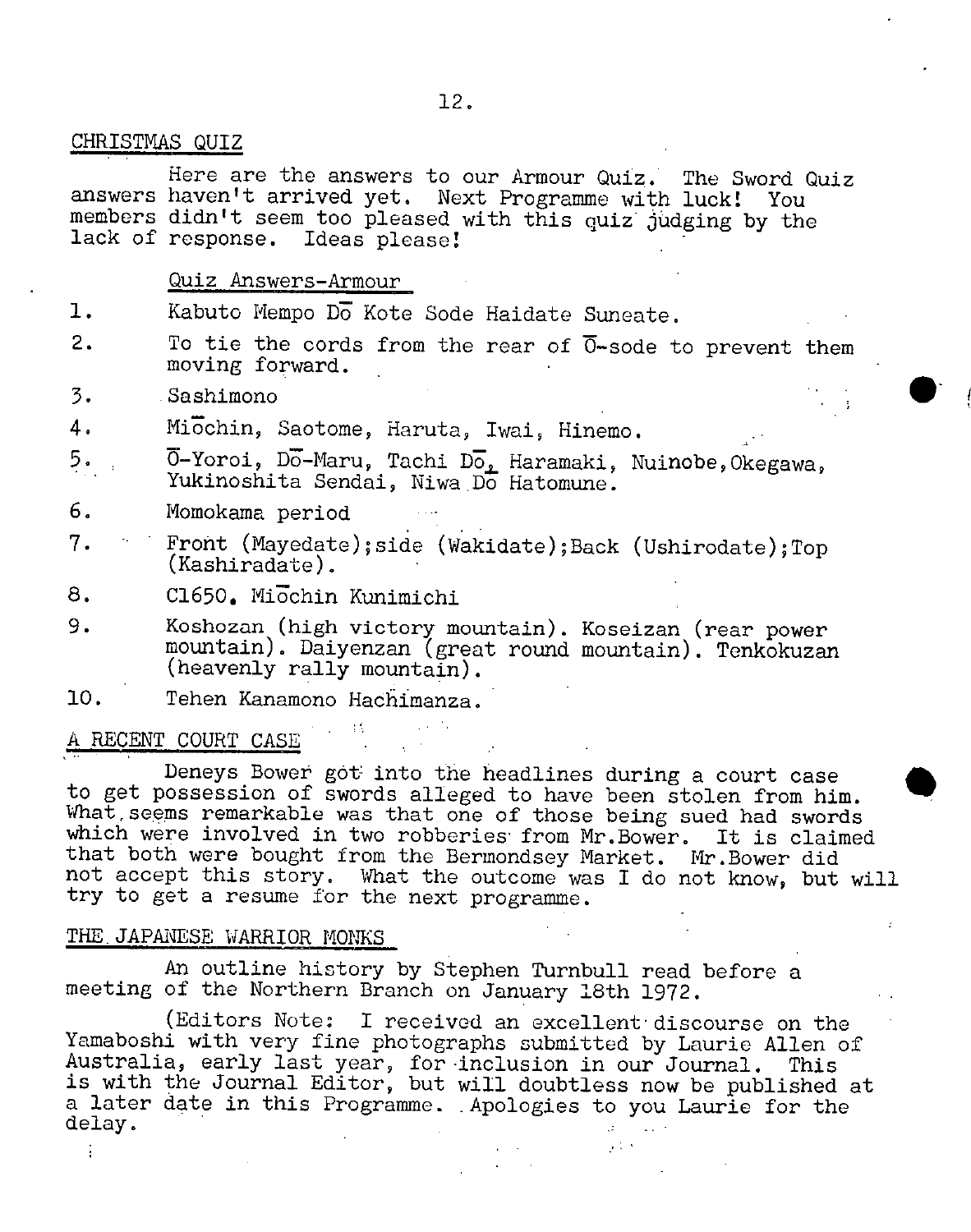The word which is usually translated as "Warrior Priest' or "Soldier Monk" is "sohei". The sohei constituted the lower of the two classes of monks. The upper class, or "gakusho" (scholars) were children of nobility who had entered the priesthood as a career. When any dispute arose the gakusho determined the policy, and the sohei-shudan did the fighting.  $\mathbb{R}^{N}$  and the soheirshunder of the solution

The sohei are often confused with the wandering itinerant "yamabushi". This is probably because the sohei had their<br>beginnings in the temple of Enryakuji on Mount Hiei. The name by beginnings in the temple of Enryakuji on Mount Hiei. which these sohei were known is a homophone of the above. They were called "yamabushi", mountain warriors, and are distinct from the yamabushi, mountain sleepers.

**.**

Consequently when the term "yamabushi" is used in this paper it refers to the Hiei monks. In later accounts the monks of Nara were loosely called yamabushi, but as the monks of Hiei caused the most trouble it is probable that any marauding band of monks were dubbed 'yamabushi".

The monastery of Enryakuji began as a small shrine built by the monk Saicho  $(767-862)$  who bore the posthumous title of Dengyo Daishi. He founded the temple in 788, six years before the capital was moved from Nara to Kyoto. In Nara the great monasteries had grown to exert an enormous political influence on the Court, and it was partly to escape this pressure that the move to a new capital was made., This is not to say that Buddhism was left behind, for it was rapfidly becoming a state religion. and the Court was very involved in religious rituals.

Thus in some way Saicho anticipated the feeling that was to come over the Court. He was revolted by the degradation of the Nara monasteries, and sought spiritual peace on a mountain. So when the capital was finally moved the Courtiers found Saicho waiting for them. The Hiei shrine immediately assumed a.great importance, for according to Chinese geomancy evil could attack a city from the North-Eastern quarter, the "Demon Gate".

Mount Hiei not only lay to the North-East of Kyoto, but also housed the shrine of an important Shinto deity, Sanno, the King of the Mountain. To the superstitious courtiers Enryakuji became the guardian temple of the new capital. In 804 Emperor Kammu sent Saicho to study in China, whence he returned the following Year bringing with him the gospel of Tendai Buddhism. The new foundation grew, until at its height Enryakuji comprised some 3,000 buildings on the slopes of the mountain. An Abbot of Enryakuji later founded a daughter temple called. Ohjoji or Miidera at the foot of the mountain near Lake Biwa.

Although Nara was no longer the capital its monasteries continued to grow. The most important were the Horyuji, the Todaiji, with its huge bronze Buddha, 50 feet high, and the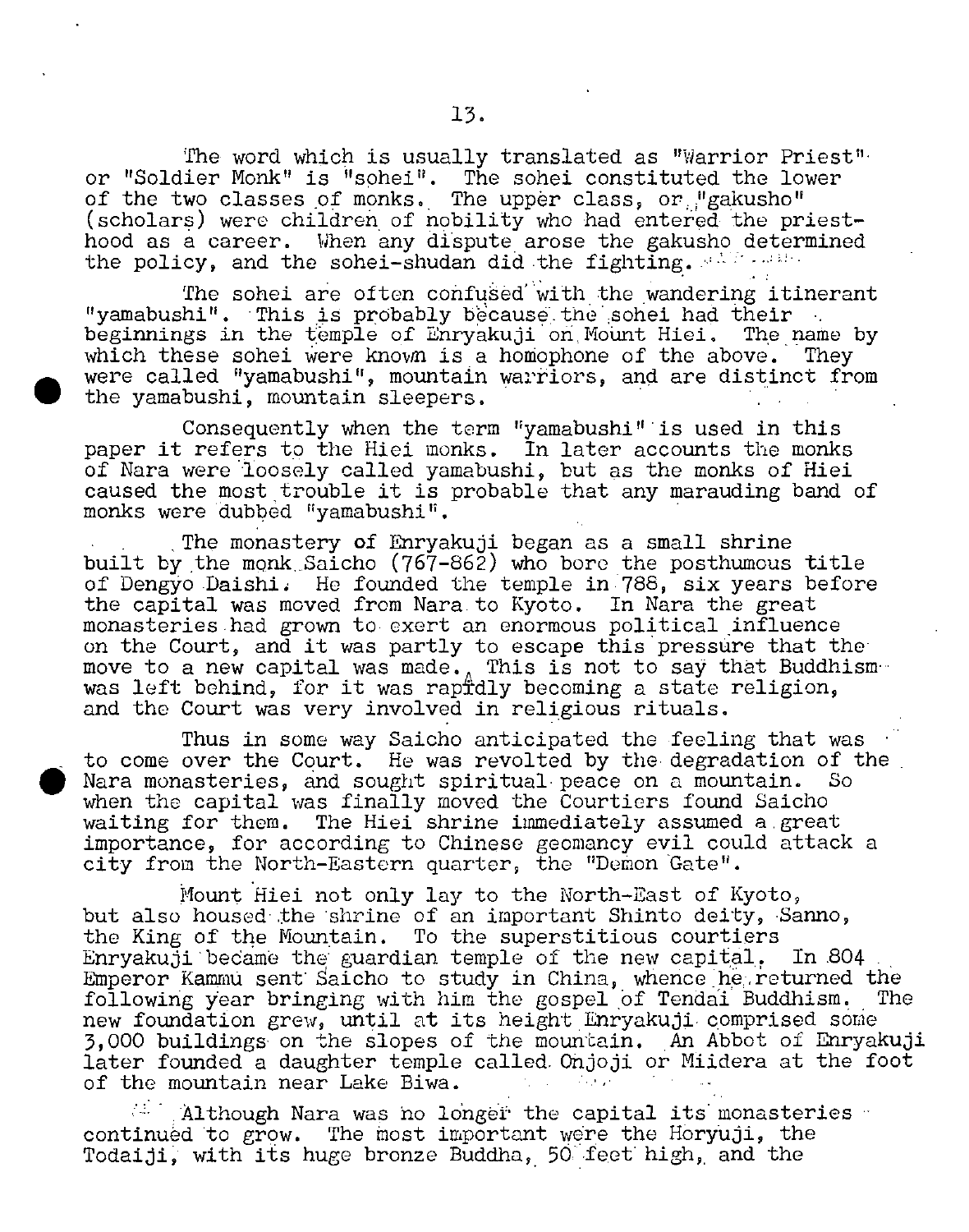Kofukuji, founded in 669, whose compound now covered ten acres. But size and wealth alone do not explain why the  $\sim 10^{11}$ 

monasteries should begin to train their monks as soldiers. To understand this we must look at the form of government at the time.

Authority was nominally in the hands'of the Emperor, but real power was possessed by Regents, particularly the Fujiwara family. Later we find "Insei", rule by "Cloistered Emperors" whereby an Emperor would abdicate in favour of an infant relative. and continue to rule from behind the scenes. Underneath the Regency was a complicated Court bureaucracy, who lived lives of idle luxury. They cared little for the realities of government, and left the collection of taxes and the suppression of rebels to volunteer soldiers whom they made rich with gifts of land.

The main problem facing the government was finance. Money was raised by taxes in the form of rice, raw silk etc. However, a farmer could avoid taxes by making "kishin" of his land. By kishin, a farmer would nominally hand it over to a powerful noble, or an organisation such as a temple, exempt from the national taxes. Theoretically the 'land still belonged to the original owner, who continued to farm it. But the body to whom the farm had been donated usually expected some contribution from the donor. It was in fact a form of protection racket, and often resulted in the landowner merely paying his taxes to someone else, at the same time strengthening his protector at the government's expense.

As the years went by, this form of finance became increasingly important to the monasteries. But by the end of the tenth century, kishin had become so widespread that the central authorities were finding it difficult to find any productive farmlands that had not been donated. As a result they turned to direct confiscation of land. As the powerful Barons were to be avoided, the government started to confiscate temple lands.

The monasteries faced another threat from the local chieftains. They had grown rich from rewards bestowed upon them for suppressing rebels, and the wealth of the monasteries was an inviting lure. Against this background, the monasteries began to arm themselves.

The earliest record of sohei is at the.Kofukuji in 968. The first important demonstration in the capital happened in 981, when the yamabushi marched through the streets to place their demands before a terrified court. For the next two hundred years their incursions alarmed the superstitious courtiers, and frightened the ordinary citizens of Kyoto.

Carl Spohr maintains that the sohei constituted the most formidable standing army in the Kinai provinces during the early twelfth century. It is questionable, however, whether those who suffered those demonstrations were 'more frightened by the monks themselves, or by the spiritual power they represented.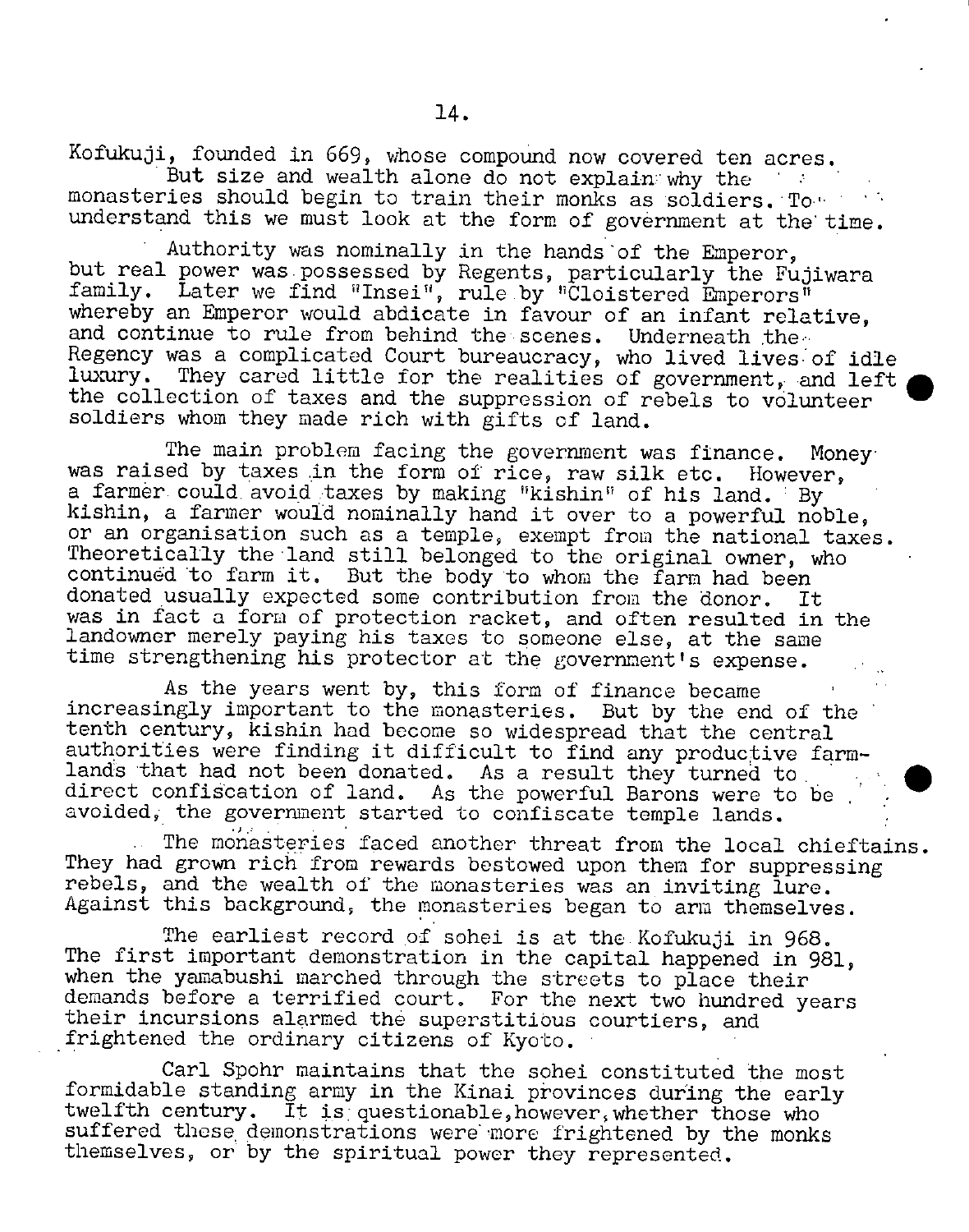In any case the monks must have been an intimidating sight. The sohei represented in scroll paintings always look very rough characters. Their shaven heads bear a few days growth of Their shaven heads bear a few days growth of bristles. Some have.the long white cowl covering their heads and shoulders, while others have a headband round their foreheads. Sometimes a suit of armour is worn, usually a simple "do-maru" under the monastic robe or an occasional "yoroi". Weapons include the usual sword and dirk, and invariably the monk's traditional weapon, the naginata, a form of halberd. The blade was similar to a sword blade and fixed in a handle between three and seven feet long; At this time a special form of naginata was used called a shobuzukuri-naginata, with a blade length of up to four feet. Slashing strokes were the usual way of fighting, and could produce very nasty wounds.

The other weapon the monks carried was the fear of the Gods they represented, Every monk carried a rosary and would readily pronounce a curse upon any offender. The Courtiers were particularly vulnerable to such treatment, as their lives were conducted according to the strict rules of augury and astrology, and Mount Hiei was their sacred guardian.

.

.

Often the monks would reinforce their presence by carrying down the mikoshi, or sacred palanquins, of the shrines. The mikoshi were portable shrines, reminiscent of the Ark of the Covenant, carried on long poles by about twenty monks. The spirit of the deity was supposed to dwell within these shrines, and any offence to the mikoshi was regarded as a direct assault on the deity<br>itself. The "Heike Monogatari" (the chronicle of the fortunes of The "Heike Monogatari" (the chronicle of the fortunes of the Taira family) describes many such incidents, including one that resulted from the murder of a Mount Hiri monk by a courtier. The great mikoshi of Hiei, the shrine of the Mountain King, was taken down into. Kyoto, and the monks chanted the six hundred volumes of the Dai Hannya Kyo as a curse.

Sometimes the mikoshi would be left in the streets while. the monks returned to the mountain. Here it would remain, to the dread of all the townspeople, until the monks' demands were satisfied. This subtle form of blackmail was first used by the Kumano monastery in 1082.

It did not take the monks long to realise that the sohei<br>so be useful in disputes between various temples. It is could also be useful in disputes between various temples. important to realise that these inter-temple squabbles were not religious quarrels as- we know them. Doctrinal differences mattered little, and the arguments were usually over land or prestige, motivated by greed. The issue was frequently settled by burning down the opposing temple. Alliances were regularly formed, and easily broken. Enryakuji and Miidera maintained a deep jealousy of each other, and were always ready to fight,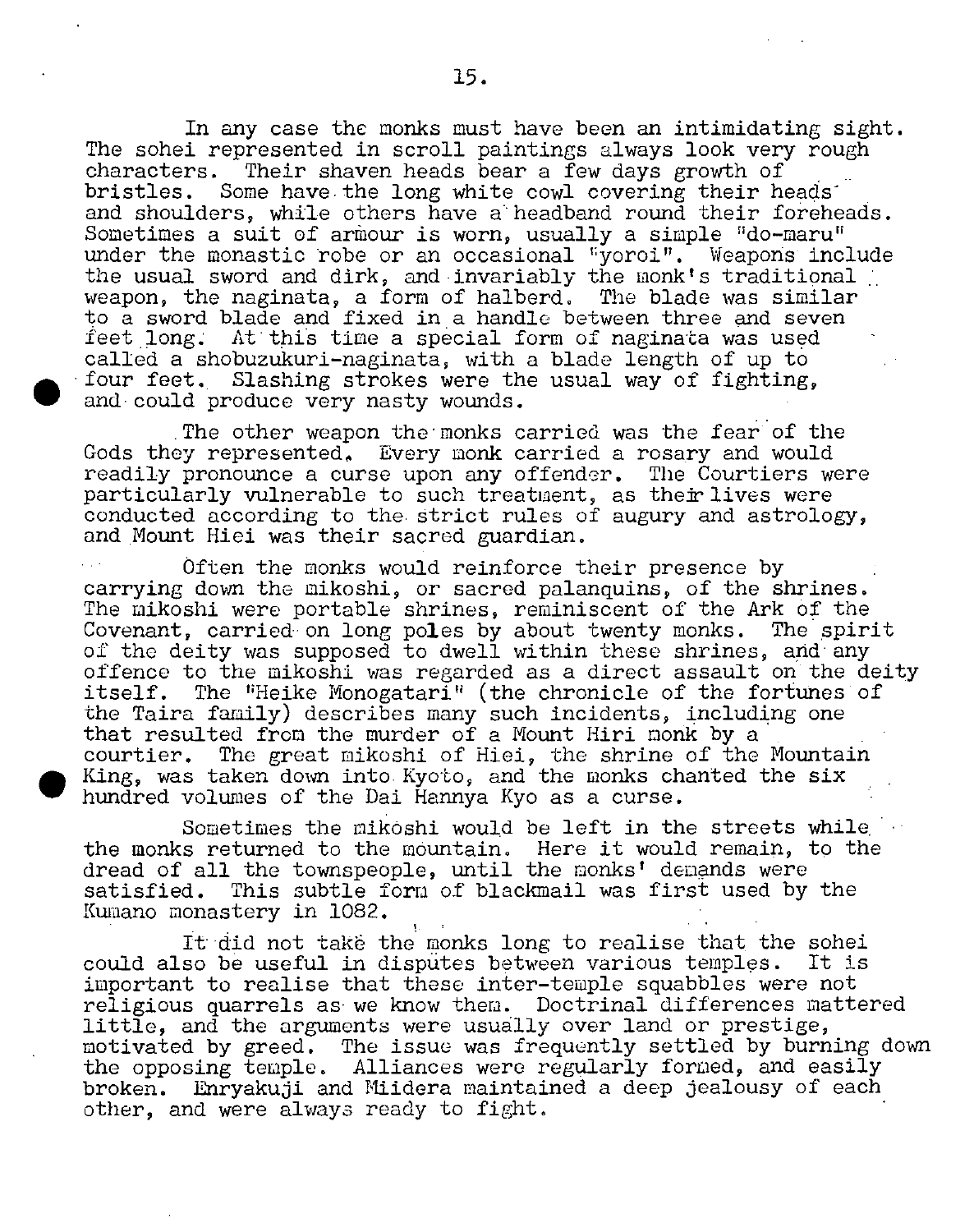We hear of them united against the Kofukuji in 1081, when Kofukuji burned Miidera and carried off much loot. Later in the same year Enryakuji burned Miidera over a succession dispute. In 1113 Enryakuji burned Kiyomizu during a dispute over the appointment of an Abbot. However, the Mountain" would always rally round if one of its branch temples was attacked. Such an incident is described in the "Heike Monogatari".

In 1177 the Governor of Kaga Province was a certain Fujiwara Morotaka, whose brother Morotsune acted as his deputy or "mokudai". According to the chronicles the Mokudai came across a group of monks bathing. He drove them away and bathed in their stead, washing his horse as well. The monks were angry at this, and started a fight with the Mokudai's retainers. As a punishment the Mokudai burned down their temple, a branch of the Enryakuji. The mother temple rallied to the cause of her wronged infant, and three thousand monks descended on the capital to demand the banishment or imprisonment of the two brothers. The frightened courtiers speedily agreed to banish the incendiary deputy, and the "Heike Monogatari" quote the words of the Ex-Emperor Go-Shirakawa-In, which have passed into history:

"There are three things which are beyond my control, the rapids on the Kamo River, the dice at gambling, and the monks of the Mountain".

But the defiant yamabushi were not satisfied, and demanded banishment for both. They returned with the mikoshi and....

"..,as they entered Ichijo from the Western side, people wondered if the sun and moon had not fallen from heaven".

They marched through the city to the Imperial Palace, where they found an armed guard of samurai and foot-soldiers barring their (way. The monks attacked, and in the confusion several arrows The monks attacked, and in the confusion several arrows struck the mikoshi. It was the first time that the shrine had been fired on, and enraged at this act of sacrilege, the monks fled, lamenting to the Mountain.

The mikoshi was only removed after some further conflicts, and the complete fulfilment of the monks' wishes. The samurai action was unusual, for until then a show of force had been all that was necessary to restore order.

Part 2 will follow in next Programme,

### JAPANESE SWORDS by Ogasawara

Alan Bale has this book in stock. It is a  $4$ "  $\times$  6" paperback with plastic cover. 128pp comprising 31pp text and 96pp plates of which half are in colour. Full English text. Price £1.05. Postage 6p ini.and, 8p foreign. Send to Alan Bale Esq., 498d Chiswick High Road, London W.4,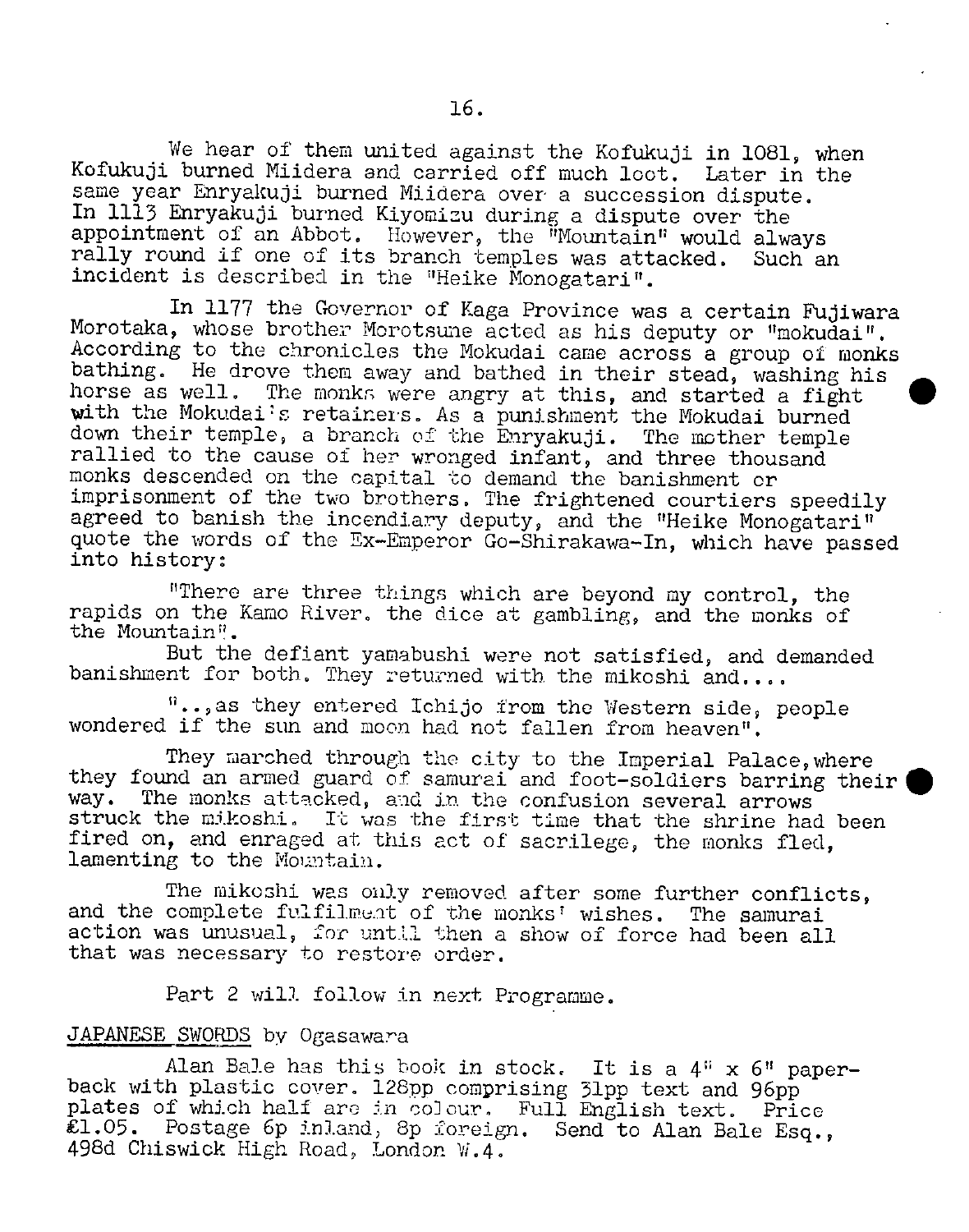Man of Kyoto and Environs, showing temples and places mentioned in the text

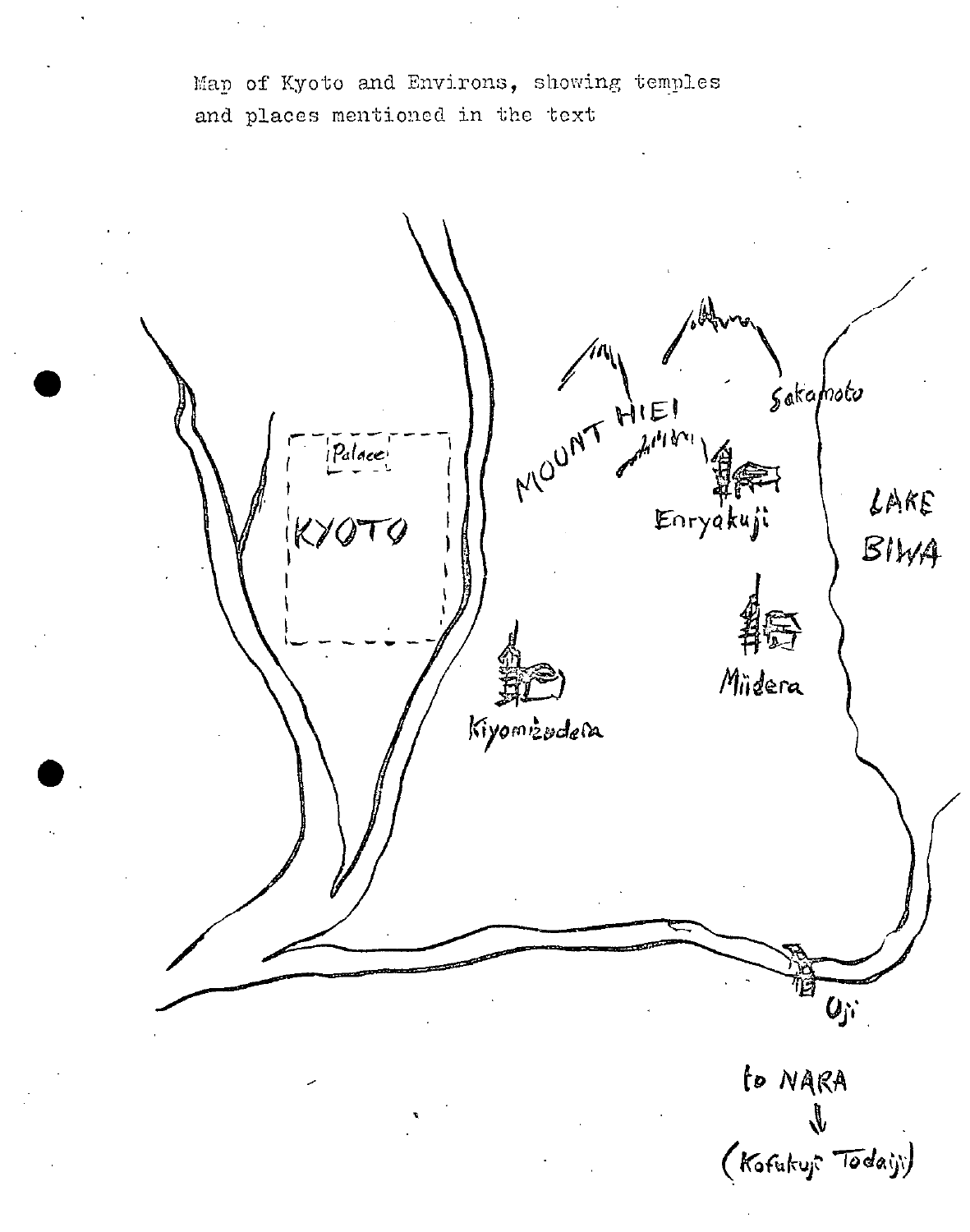# NIHON TO NEWSLETTER

New members will like to know and others be reminded of a venture started in Japan in January 1968 by Albert Yamanaka and Associates. The Nihon To Newsletter is a bi-monthly publication in English 30 plus pages on Japanese swords and its related fields. Packed with information from authoritative 4apanese sources, there is no other publication in English which can offer such a wealth of knowledge to the serious student of the sword. Members wishing to subscribe to this non-profit making publication should write to:

> . NIHON TO NEWSLETTER, C.P.O.Box 967, Tokyo, Japan.

enclosing: Name, Address, City, State, etc. and remit Twenty (20) U.S.Dollars, or equivalent. Bank Cashiers cheque only - NO personal cheques.

### AIR MAIL POSTAGE

For overseas members wishing to have their Programmes sent air mail, the subscription rates are increased as follows:

> Europe................................£3.00 U.S.A. and elsewhere..................\$10.00

### OSHIGATA

A reminder to new members who may have difficulties in reading tang inscriptions due to inadequate references, that if they care to send a rubbing (oshigata) of the tang, addressed to • Fred Stride, Preston Cottage, North Road, Preston Park, Brighton, Sussex, he will check it for them and send them all available information he has on the swordsmith or inscription. Please remember to make a careful rubbing of the whole tang, both sides, not just the inscription.

#### NEW MEMBERS

We have much pleasure in welcoming the following members to the To Ken Society:

| J.Hamilton Esq.,     | Martin Lorber Esq,          |
|----------------------|-----------------------------|
| 2146-175th Street,   | Parke-Bernet Galleries Inc. |
| Lansing 111,         | 980 Madison Ave.,           |
| Michigan 60438. USA. | New York, 10021. USA.       |
| R.Corella Esq,       | A.R.Crichton Esq.           |
| 5152 W.Encanto       | 7408 157th St.,             |
| Phoenix,             | Edmonton, Alberta,          |
| Ariz.85035. USA.     | Canada.                     |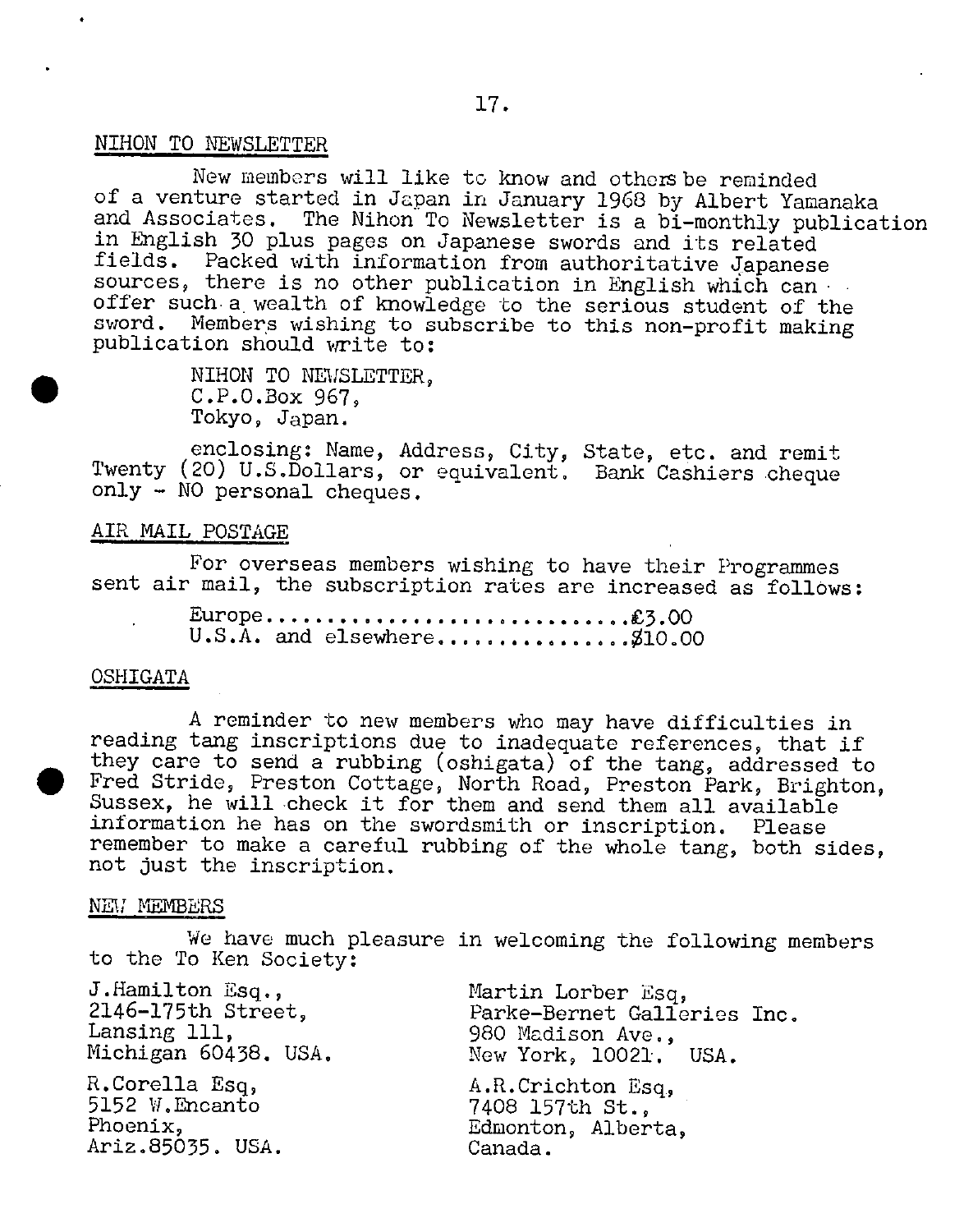# NEW MEMBERS (Cont'd)

M.C.Rayner Esq, 2 Pennine Way Pogmoor Earnsley Yorks,

 $\ddot{\phantom{a}}$ 

Peter McQuade Esq, 163 Barclay Road, Warley,Worcs.

Richard Murphy Esq, 26 Romney, Belgravia, Tamworth, Staffs.

CHANGE OF ADDRESS

 $\cdot$ 

R.A.Hoare, 19 Watts Avenue, Rochester, Kent.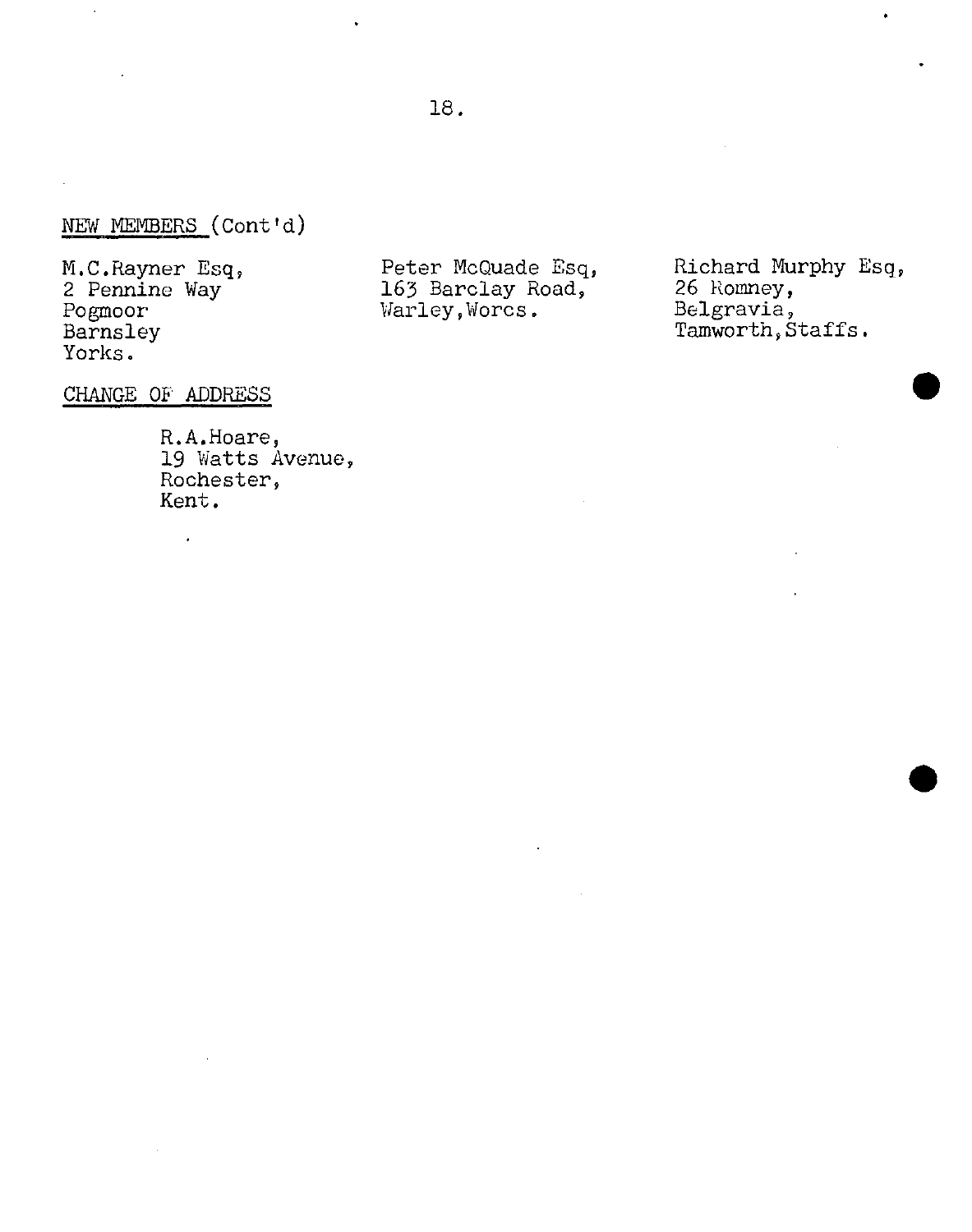<u>STATEMENT OF INCOME & EXPENDITURE</u>

YEAR ENDING 30<sup>TH</sup> SEPTEMBER, 1971.

RECEIPTS. 'Аүмемт  $19.86$ Balance on Hand Bofferd. Cash,<br>Bank, 445.61 Sabscriptions. 410.09 • . 244.0b Programme Coxpenses.  $611.56$ BHage.  $21.45$ Ptarionery. • Larionery.<br>• Meetings (Room Hire, etc.)<br>• Perzyl (Pe colitius Sécrice  $50,30$ 956,32 1,005.83  $2,55$ r Accessoiles. 56.98 i31.34 Nihon-To News Letter Service. Journal & Back Programmes. 27.75 9.00 *Arns Fair. (Aultumn, 1970)* 4t5O *27)* (Spring & Auturen, 1971)  $-2/$ Brenk charges. **I/Jo /y/eu.M** a,pcakd. 28. He 20. M. Hawby ~ Hilm Inport charges. **iz Lb Jo, 00** Shinza ~ Translation Service. 30,00 ~ Donation (Mr. 1, TERUMINE) Balance on Hand Of Just. Cath. J2, i2 **3o7..o/** ,<br>1,9bH,bb 1,96ú,66